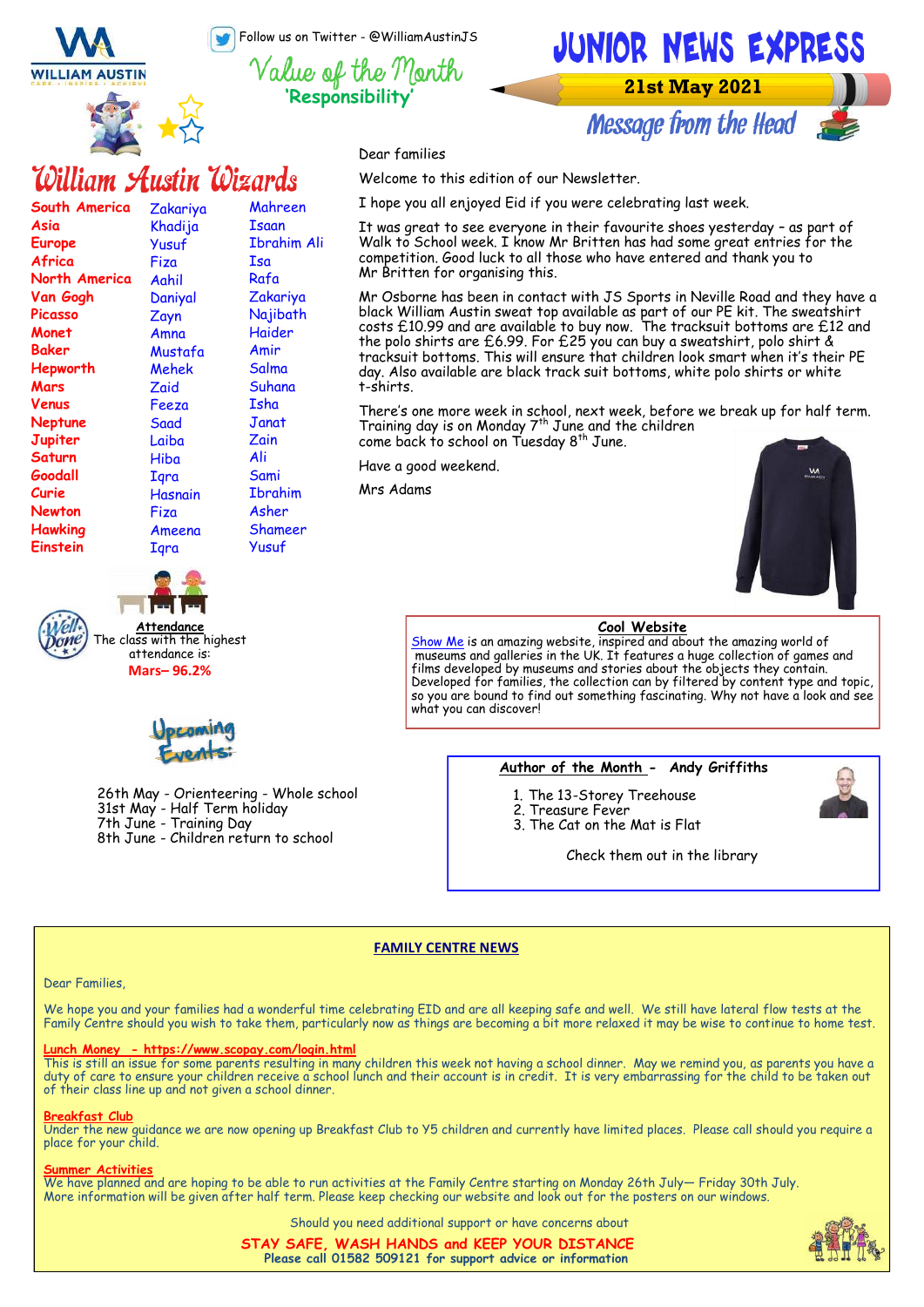## Take a look at this week's **WOW Work!**











*Zahra (South America)*

*Sumaya (Goodall)*

*Muhammad Ali* 



### **History— Miss Hussain**

This term, the children have been really enjoying the History units they have been studying. Year 3 have been learning all about the History of Luton and making comparisons between the past and present. Year 4 have been engrossed in their Crime and Punishment topic and have especially enjoyed exploring all the torturous punishment devices used throughout Britain's history. In Year 5, the children have learnt about the fascinating reign of the Shang Dynasty in China, exploring their culture and way of life. Finally, in Year 6, children have studied the kingdom of Benin all the way over in West Africa.

### **Year 3**

What a fantastic week we have had in Year 3 this week. In English we have continued to think about explanation texts and have had lots of fun using our imaginations to create new ways for things to work. Dishwashers with cats inside and boats with legs to keep them afloat are just two of our very imaginative ideas. Our next piece of writing is 'How to Catch a Star' and we are really looking forward to seeing the ideas the children come up with. In Maths, we are coming to the end of our work with fractions, but the children continue to amaze us with their fraction skills. For Art this week we are going to be creating landscapes using collage and we are looking forward to sharing them with you next week. *Miss Thingsaker & the Year 3 team*

### **Year 4**

This week in Year 4 we have been looking at division. Children have been challenged and have enjoyed dividing using different resources. In Art, children have planned and sketched their very own mosaic designs and are in the process of creating these using colourful pieces of paper. Over the past few weeks, Year 4 have been reading 'Little Badman and The Radioactive Samosa' as their class reader. This was thoroughly enjoyed by the children and teachers. We are coming up to half term, please continue to read daily with your children and encourage them to complete their learning logs to a high standard. We appreciate you support. Thank you. *Mrs Chowdhury and the Year 4 Team*

### **Year 5**

Year 5 have been working extremely hard writing up some fractured fairy tales – Jack and the Beanstalk will never be the same. Please do ask the children to recall some of the subverted tales we have been reading in class. In maths, the children are working with decimal place value and in science we have been learning about reversible and irreversible changes. We've carried out some fab experiments and had a go at making oobleck! Please do continue to listen to the children read daily and ensure their MyMaths homework is being completed. Thank you for your support. *Mrs Hussain and the Year 5 Team* 

### **Year 6**

In English, the main character from our class book 'Wonder' has asked for some help and children in Year 6 are responding with their best advice. They have thoroughly enjoyed our class reader this half term and created some striking Learning Log work about it. In maths, children are enjoying demonstrating their new skill of calculating with percentages. In addition, they have had the opportunity to learn about rhythm and structure whilst learning to play the djembe drum; they will perform their compositions next week. Thank you for your continued support. *Mr Gilligan and the Year 6 team*